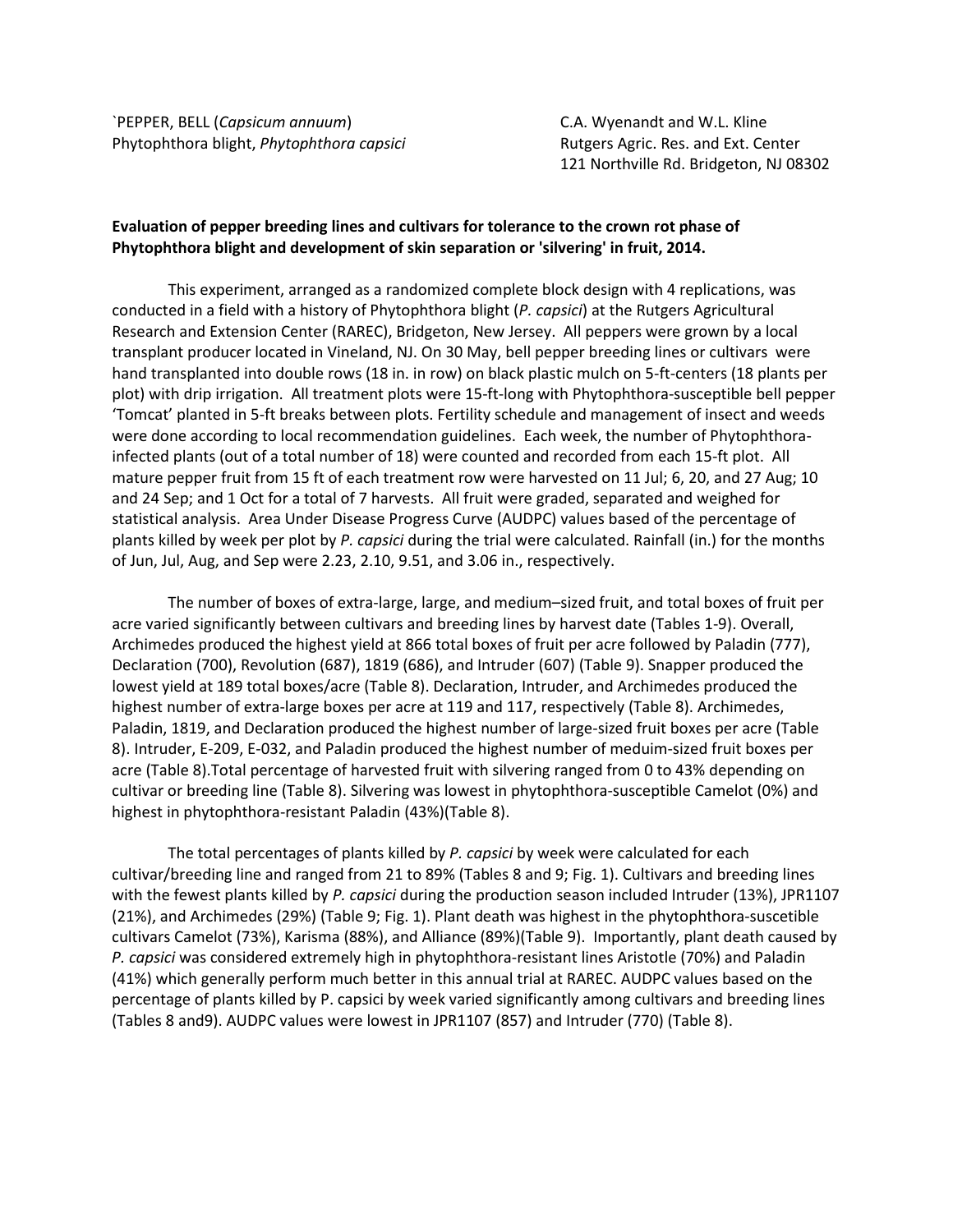|               |                  | Number of boxes per acre <sup>z</sup> |                | Marketable           | Marketable fruit        |
|---------------|------------------|---------------------------------------|----------------|----------------------|-------------------------|
| Cultivar / BL | Extra-large      | Large                                 | Medium         | boxes/A <sup>y</sup> | with silvering $(\%)^x$ |
| FPP9006       | $0c^v$           | 17efg                                 | 2 <sub>b</sub> | 22fg                 | 85a                     |
| Paladin       | 0c               | $36b$ -f                              | 15ab           | $51c-g$              | 50 <sub>b</sub>         |
| E.20B.30032   | 0c               | 19efg                                 | 6ab            | 25fg                 | 47b                     |
| E.20B.SI209   | 3c               | $27d-g$                               | 5ab            | $35e-g$              | 44 <sub>bc</sub>        |
| Karisma       | 0c               | 20efg                                 | 14ab           | $34e-g$              | 34bcd                   |
| Intruder      | 0c               | $29c-f$                               | 5ab            | $34e-g$              | $30b-e$                 |
| Archimedes    | 0c               | 66b                                   | 12ab           | 78b-е                | $28b-e$                 |
| FPP1718       | 9c               | $40b-e$                               | 14ab           | $63b$ -f             | $23b-e$                 |
| Aristotle     | 33c              | $45b-e$                               | 22a            | 101abc               | $20b-e$                 |
| Tomcat        | 14с              | $27d-g$                               | 3ab            | $44d-g$              | $20b-e$                 |
| Snapper       | 3c               | 15efg                                 | 8ab            | 26gf                 | 13cde                   |
| 1819          | 16bc             | 121a                                  | 13ab           | 151a                 | 9de                     |
| RPP31123      | 16 <sub>bc</sub> | $30c-g$                               | 3ab            | $49d-g$              | 6de                     |
| Declaration   | 42a              | 51bcd                                 | 14ab           | 108ab                | 4de                     |
| Alliance      | 12c              | 58bc                                  | 20ab           | 91bcd                | 3de                     |
| Camelot       | 0c               | 6fg                                   | 4ab            | $44d-g$              | 0e                      |
| Revolution    | 19 <sub>bc</sub> | 45b-e                                 | 2 <sub>b</sub> | $65b$ -f             | 0e                      |
| JPR1107       | 0c               | 2g                                    | 3ab            | 5g                   | 0e                      |

Table 1. Number of 28-lb boxes per acre of extra-large, large-, and medium-sized fruit, total marketable boxes per acre, and percentage of marketable fruit with 'silvering' at harvest 1 on 11 Jul at the Rutgers Agricultural Research and Extension Center in 2014.

<sup>2</sup> Number of extra-large (>0.5 lb) sized fruit, large (.33-.49 lb) sized fruit, and medium-sized (.25-.32 lb) boxes per acre.

<sup>y</sup> Total number of marketable (extra-large, large, and medium) boxes (28 lb) per acre.<br><sup>\*</sup> Percentage of harvested fruit with 'silvering'.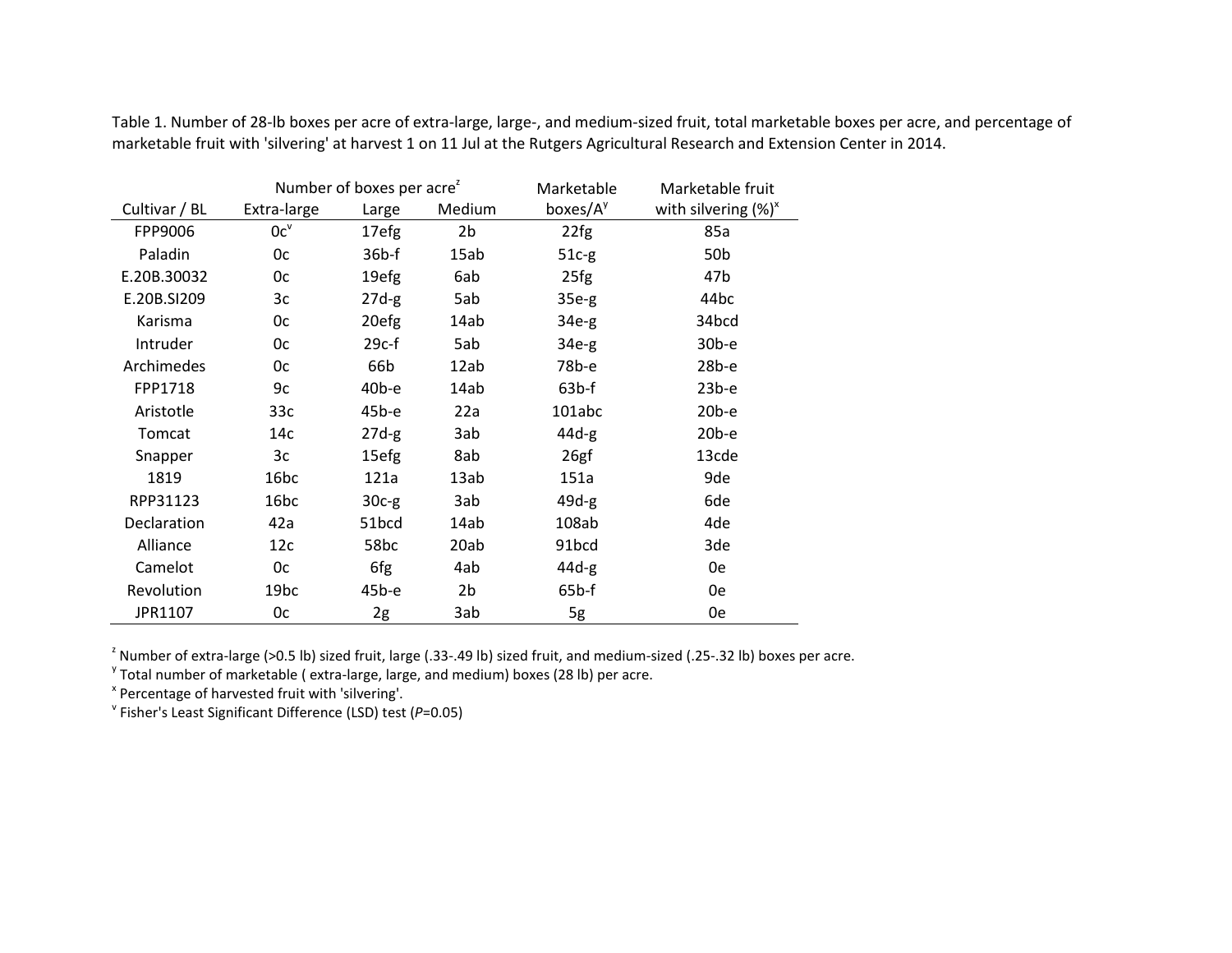|               |             | Number of boxes per acre <sup>2</sup> |        | Marketable       | Marketable fruit        |
|---------------|-------------|---------------------------------------|--------|------------------|-------------------------|
| Cultivar / BL | Extra-large | Large                                 | Medium | boxes/ $A^y$     | with silvering $(\%)^x$ |
| Paladin       | $0a^v$      | 80abc                                 | 29ab   | 109abc           | 53                      |
| E.20B.SI209   | 0a          | 54bc                                  | 13bc   | 67 <sub>bc</sub> | 40                      |
| Archimedes    | 0a          | 110ab                                 | 38a    | 148ab            | 37                      |
| Tomcat        | 0a          | 28bc                                  | 18abc  | 45bc             | 33                      |
| FPP9006       | 0a          | 21bc                                  | 8bc    | 8bc              | 30                      |
| Aristotle     | 6a          | 91abc                                 | 29ab   | 126abc           | 30                      |
| E.20B.30032   | 0a          | 52bc                                  | 6bc    | 59 <sub>bc</sub> | 27                      |
| FPP1718       | 0a          | 80abc                                 | 14bc   | 94abc            | 24                      |
| 1819          | 0           | 88abc                                 | 8bc    | 96abc            | 16                      |
| Declaration   | 0a          | 80abc                                 | 9bc    | 98abc            | 15                      |
| Intruder      | 3a          | 59abc                                 | 0c     | 62 <sub>bc</sub> | 14                      |
| Karisma       | 0a          | 46 <sub>bc</sub>                      | 8bc    | 54 <sub>bc</sub> | 11                      |
| Snapper       | 0a          | 46bc                                  | 5c     | 50 <sub>bc</sub> | 11                      |
| RPP31123      | 3a          | 97abc                                 | 5c     | 105abc           | 10                      |
| Revolution    | 9a          | 151a                                  | 21abc  | 181a             | 5                       |
| JPR1107       | 0a          | 10 <sub>c</sub>                       | 16abc  | 26c              | 5                       |
| Alliance      | 11a         | 72abc                                 | 20abc  | 103abc           | 0                       |
| Camelot       | За          | 36 <sub>bc</sub>                      | 11bc   | 50 <sub>bc</sub> | 0                       |

Table 2. Number of 28-lb boxes per acre of extra-large, large-, and medium-sized fruit, total marketable boxes per acre, and percentage of marketable fruit with 'silvering' at harvest 2 on 6 Aug at the Rutgers Agricultural Research and Extension Center in 2014.

<sup>z</sup> Number of extra-large (>0.5 lb) sized fruit, large (.33-.49 lb) sized fruit, and medium-sized (.25-.32 lb) boxes per acre.<br><sup>y</sup> Total number of marketable ( extra-large, large, and medium) boxes (28 lb) per acre.<br><sup>x</sup> Pe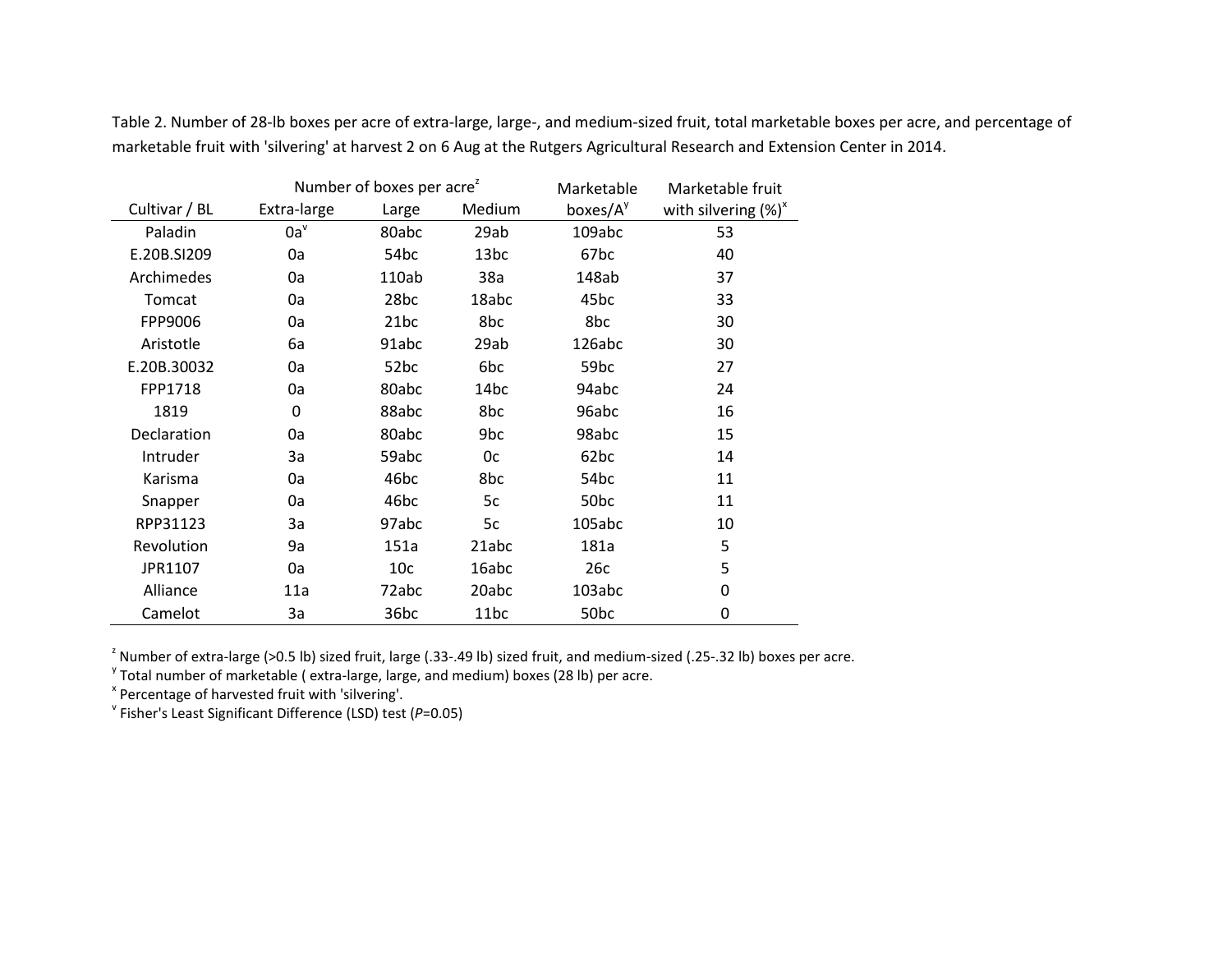|                    |             | Number of boxes per acre |                  | Marketable | Marketable fruit   |
|--------------------|-------------|--------------------------|------------------|------------|--------------------|
| Cultivar / BL      | Extra-large | Large                    | Medium           | boxes/A    | with silvering (%) |
| Paladin            | 11d         | 191a                     | 13c              | 215ab      | 50a                |
| Tomcat             | 17cd        | $112a-d$                 | 14с              | 143а-е     | 36b                |
| Archimedes         | 65ab        | 151a                     | 15c              | 230ab      | 28bc               |
| Intruder           | 80a         | 152ab                    | 11c              | 244a       | 23cd               |
| 1819               | 17cd        | 130abc                   | 20 <sub>bc</sub> | 167a-d     | 18cde              |
| Snapper            | 20cd        | 33de                     | 0c               | 53de       | 14def              |
| RPP31123           | 19cd        | 59cde                    | 8c               | 86cde      | 11efg              |
| Aristotle          | 16cd        | 100b-e                   | 5c               | 121b-e     | 10efg              |
| FPP1718            | 19cd        | 109a-d                   | 15c              | 121b-e     | 9efg               |
| FPP9006            | 6d          | 27de                     | 15c              | 49de       | 8efg               |
| Revolution         | 28bcd       | $101b-e$                 | 6c               | 135а-е     | 5fg                |
| Karisma            | 32bcd       | 111a-d                   | 7c               | 149a-d     | 3fg                |
| E.20B.30032        | 20cd        | 138abc                   | 55a              | 213ab      | 3fg                |
| Camelot            | 8d          | 87b-е                    | 16c              | 112b-e     | 0g                 |
| E.20B.SI209        | 5d          | 14c                      | 32c              | Зc         | 0g                 |
| JPR1107            | 0d          | 35de                     | 43ab             | 43ab       | 0g                 |
| Alliance           | 14cd        | 62cde                    | 7c               | 7c         | 0g                 |
| <b>Declaration</b> | 51abc       | 138abc                   | 12c              | 12c        | 0g                 |

Table 3. Number of 28-lb boxes per acre of extra-large, large-, and medium-sized fruit, total marketable boxes per acre, and percentage of marketable fruit with 'silvering' at harvest 3 on 20 Aug at the Rutgers Agricultural Research and Extension Center in 2014.

<sup>z</sup> Number of extra-large (>0.5 lb) sized fruit, large (.33-.49 lb) sized fruit, and medium-sized (.25-.32 lb) boxes per acre.<br><sup>y</sup> Total number of marketable ( extra-large, large, and medium) boxes (28 lb) per acre.<br><sup>x</sup> Pe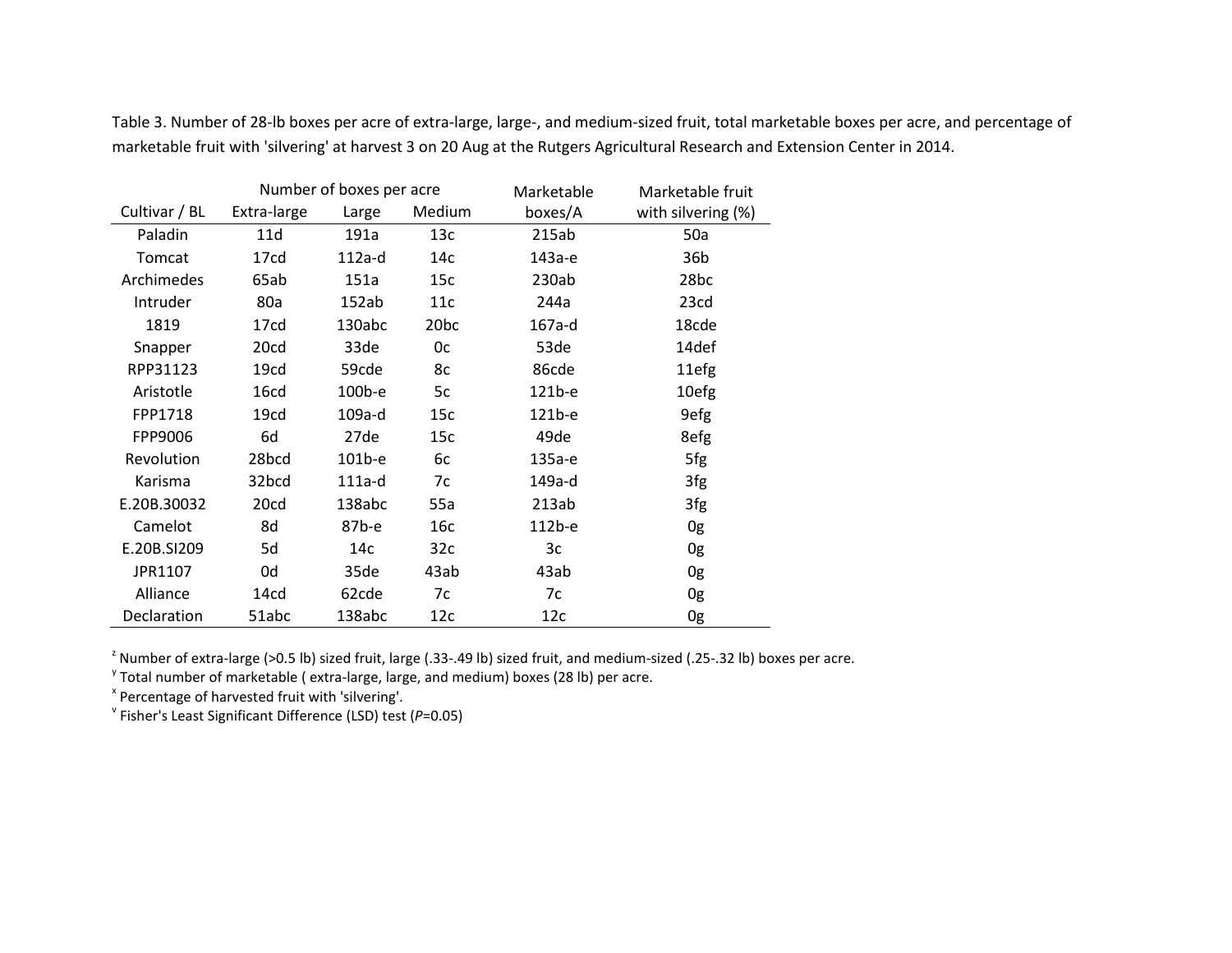|               |             | Number of boxes per acre |         | Marketable       | Marketable fruit   |
|---------------|-------------|--------------------------|---------|------------------|--------------------|
| Cultivar / BL | Extra-large | Large                    | Medium  | boxes/A          | with silvering (%) |
| Aristotle     | 0d          | $42a-d$                  | $23a-e$ | 76abc            | 49a                |
| Tomcat        | 5b          | 73abc                    | 34a-d   | 112ab            | 30ab               |
| Paladin       | 6b          | 59a-d                    | 26а-е   | 92abc            | 27 <sub>b</sub> cd |
| FPP1718       | 0b          | 57a-d                    | $21a-e$ | 81abc            | 12 <sub>bcd</sub>  |
| Archimedes    | 21ab        | 82ab                     | 37ab    | 141a             | 11bcd              |
| 1819          | 0b          | 19bcd                    | $27a-e$ | 43 <sub>bc</sub> | 10bcd              |
| Intruder      | 5b          | $23a-d$                  | 6b-e    | 34bc             | 8cd                |
| FPP9006       | 3b          | 21 <sub>bcd</sub>        | $12b-e$ | 36bc             | 6d                 |
| JPR1107       | 0b          | 50a-d                    | 35abc   | 85abc            | 1d                 |
| Karisma       | 0b          | 46cd                     | 17а-е   | 64abc            | 0d                 |
| Camelot       | 0b          | 17 <sub>bcd</sub>        | 6b-e    | 23bc             | 0d                 |
| Revolution    | 21ab        | 88a                      | 37ab    | 146a             | 0d                 |
| E.20B.SI209   | 0b          | 11 <sub>cd</sub>         | 2de     | 13c              | 0d                 |
| E.20B.30032   | 0b          | 41a-d                    | 46a     | 87abc            | 0d                 |
| RPP31123      | 9ab         | 6d                       | 3cde    | 18bc             | 0d                 |
| Alliance      | 32a         | 47a-d                    | $14b-e$ | 43abc            | 0d                 |
| Declaration   | 0b          | 54a-d                    | $11b-e$ | 65abc            | 0d                 |
| Snapper       | 0b          | 0d                       | 0e      | 0c               | 0d                 |

Table 4. Number of 28-lb boxes per acre of extra-large, large-, and medium-sized fruit, total marketable boxes per acre, and percentage of marketable fruit with 'silvering' at harvest 4 on 27 Aug at the Rutgers Agricultural Research and Extension Center in 2014.

<sup>2</sup> Number of extra-large (>0.5 lb) sized fruit, large (.33-.49 lb) sized fruit, and medium-sized (.25-.32 lb) boxes per acre.

 $\text{Y}$  Total number of marketable (extra-large, large, and medium) boxes (28 lb) per acre.<br>  $\text{X}$  Percentage of harvested fruit with 'silvering'.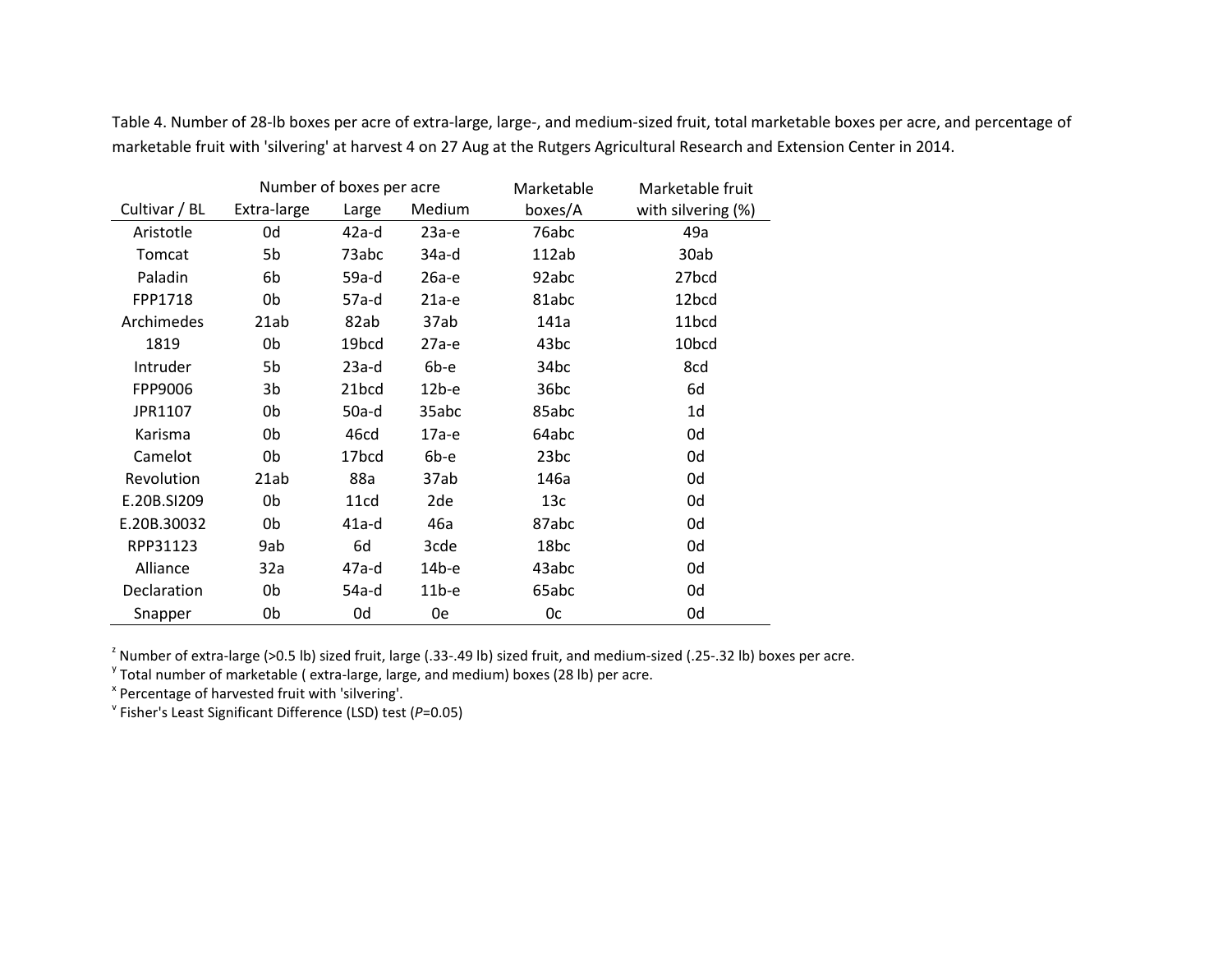|                    |             | Number of boxes per acre |         | Marketable | Marketable fruit   |
|--------------------|-------------|--------------------------|---------|------------|--------------------|
| Cultivar / BL      | Extra-large | Large                    | Medium  | boxes/A    | with silvering (%) |
| Aristotle          | 3c          | 40а-е                    | 15bcd   | 58а-е      | 44a                |
| RPP31123           | 9a          | 49a-d                    | 8bcd    | 65а-е      | 44a                |
| 1819               | 0a          | 61ab                     | 35abc   | 96ab       | 41a                |
| E.20B.SI209        | 5a          | 10de                     | 5cd     | 20cde      | 40a                |
| Paladin            | 9a          | 55abc                    | $21a-d$ | 85abc      | 35ab               |
| Karisma            | 5a          | $25b-e$                  | 3d      | $33b-e$    | 26abc              |
| Intruder           | 5a          | 38а-е                    | 8bcd    | $51a-e$    | 19abc              |
| FPP9006            | 6а          | $22b-e$                  | 7bcd    | $35b-e$    | 18abc              |
| E.20B.30032        | 0a          | $23b-e$                  | 12bcd   | 36b-e      | 18abc              |
| Archimedes         | 8a          | 57abc                    | $23a-d$ | 88ab       | 12abc              |
| FPP1718            | За          | 59ab                     | 15bcd   | 77a-d      | 6bc                |
| Tomcat             | 5e          | 48a-d                    | 8bcd    | $61a-e$    | 5bc                |
| JPR1107            | За          | $25b-e$                  | 49a     | $77a-d$    | 4bc                |
| <b>Declaration</b> | 8a          | 67a                      | 38ab    | 114a       | 4bc                |
| Camelot            | 5a          | 39а-е                    | 24a-d   | 69a-c      | 0c                 |
| Revolution         | 5a          | $24b-e$                  | 6cd     | 36b-e      | 0c                 |
| Alliance           | 0a          | 17cde                    | 2d      | 18de       | 0c                 |
| Snapper            | 0a          | 0a                       | 4cd     | 4e         | 0c                 |

Table 5. Number of 28-lb boxes per acre of extra-large, large-, and medium-sized fruit, total marketable boxes per acre, and percentage of marketable fruit with 'silvering' at harvest 5 on 10 Sep at the Rutgers Agricultural Research and Extension Center in 2014.

<sup>z</sup> Number of extra-large (>0.5 lb) sized fruit, large (.33-.49 lb) sized fruit, and medium-sized (.25-.32 lb) boxes per acre.<br><sup>y</sup> Total number of marketable ( extra-large, large, and medium) boxes (28 lb) per acre.<br><sup>x</sup> Pe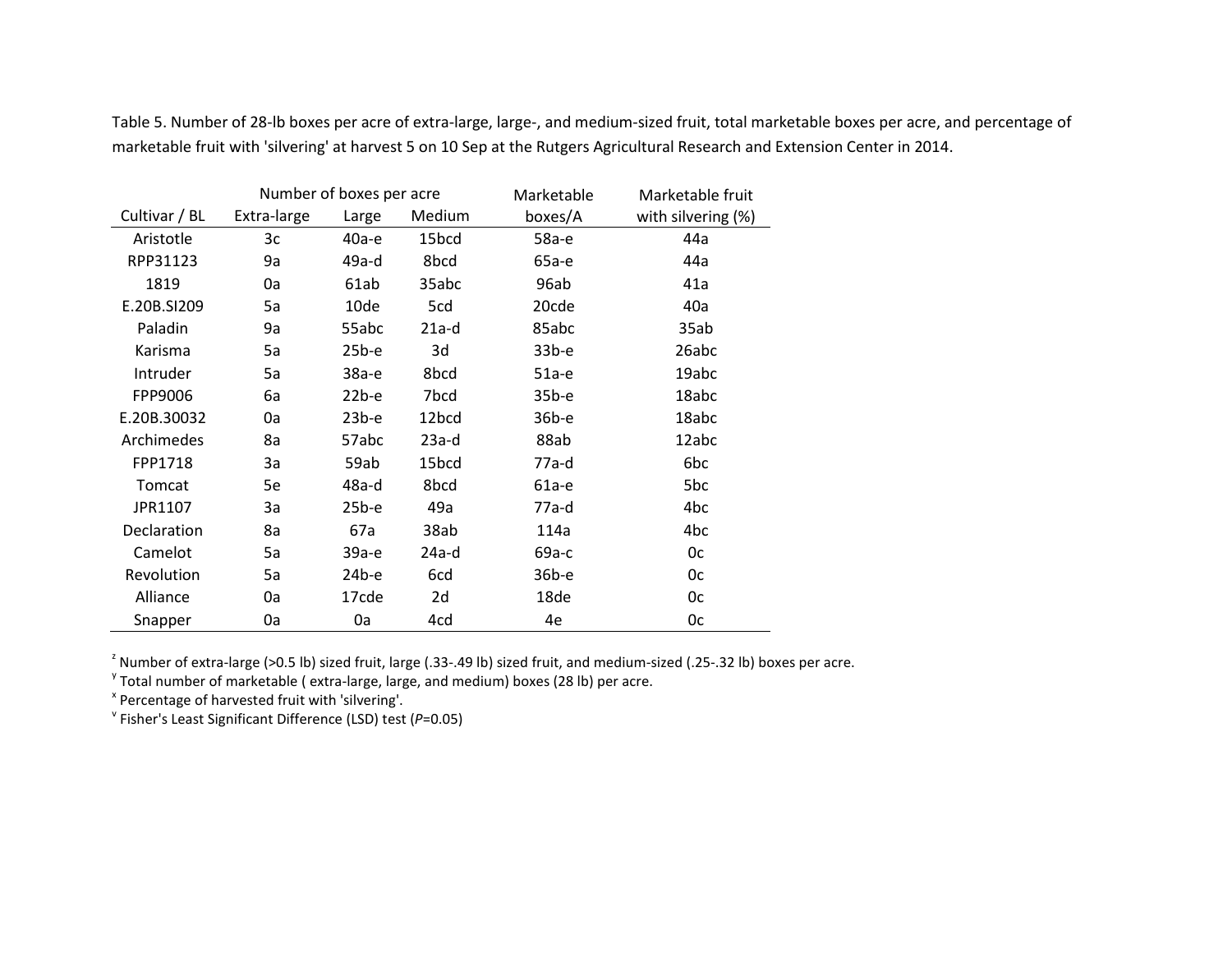|                    |             | Number of boxes per acre |        | Marketable | Marketable fruit   |
|--------------------|-------------|--------------------------|--------|------------|--------------------|
| Cultivar / BL      | Extra-large | Large                    | Medium | boxes/A    | with silvering (%) |
| FPP9006            | 3ab         | 12 <sub>bc</sub>         | 9ab    | $23b$ -f   | 46a                |
| RPP31123           | 3ab         | 18bc                     | 5b     | $25b$ -f   | 46a                |
| Intruder           | 17a         | 28abc                    | 24a    | 69ab       | 38a                |
| Alliance           | 0b          | 7c                       | 5b     | 12ef       | 33a                |
| E.20B.30032        | 3ab         | 12bc                     | 12ab   | $27b$ -f   | 28a                |
| E.20B.SI209        | 5ab         | 11bc                     | 2b     | 18def      | 25a                |
| 1819               | 15a         | 37abc                    | 10ab   | $62a-d$    | 24                 |
| FPP1718            | 3ab         | 45ab                     | 11ab   | 58а-е      | 24a                |
| Archimedes         | 11ab        | 59a                      | 7ab    | 77a        | 22a                |
| Revolution         | 0b          | 24bc                     | 3b     | $27b$ -f   | 22a                |
| Paladin            | 15a         | 59a                      | 15ab   | 87a        | 18a                |
| Tomcat             | 3ab         | 59a                      | 6b     | 67abc      | 13a                |
| JPR1107            | 0b          | 31abc                    | 19ab   | $50a-f$    | 7a                 |
| <b>Declaration</b> | 3ab         | 32abc                    | 10ab   | 45a-f      | 3a                 |
| Karisma            | 0b          | 5c                       | 15ab   | $20c-f$    | 0a                 |
| Aristotle          | 0b          | 17bc                     | 5b     | $22b$ -f   | 0a                 |
| Camelot            | 0b          | 29abc                    | 14ab   | $43a-f$    | 0a                 |
| Snapper            | 0b          | 4c                       | 2b     | 6f         | 0a                 |

Table 6. Number of 28-lb boxes per acre of extra-large, large-, and medium-sized fruit, total marketable boxes per acre, and percentage of marketable fruit with 'silvering' at harvest 6 on 24 Sep at the Rutgers Agricultural Research and Extension Center in 2014.

<sup>2</sup> Number of extra-large (>0.5 lb) sized fruit, large (.33-.49 lb) sized fruit, and medium-sized (.25-.32 lb) boxes per acre.

Total number of marketable (extra-large, large, and medium) boxes (28 lb) per acre.<br>  $x^2$  Percentage of harvested fruit with 'silvering'.<br>  $y^2$  Fisher's Least Significant Difference (LSD) test (P=0.05)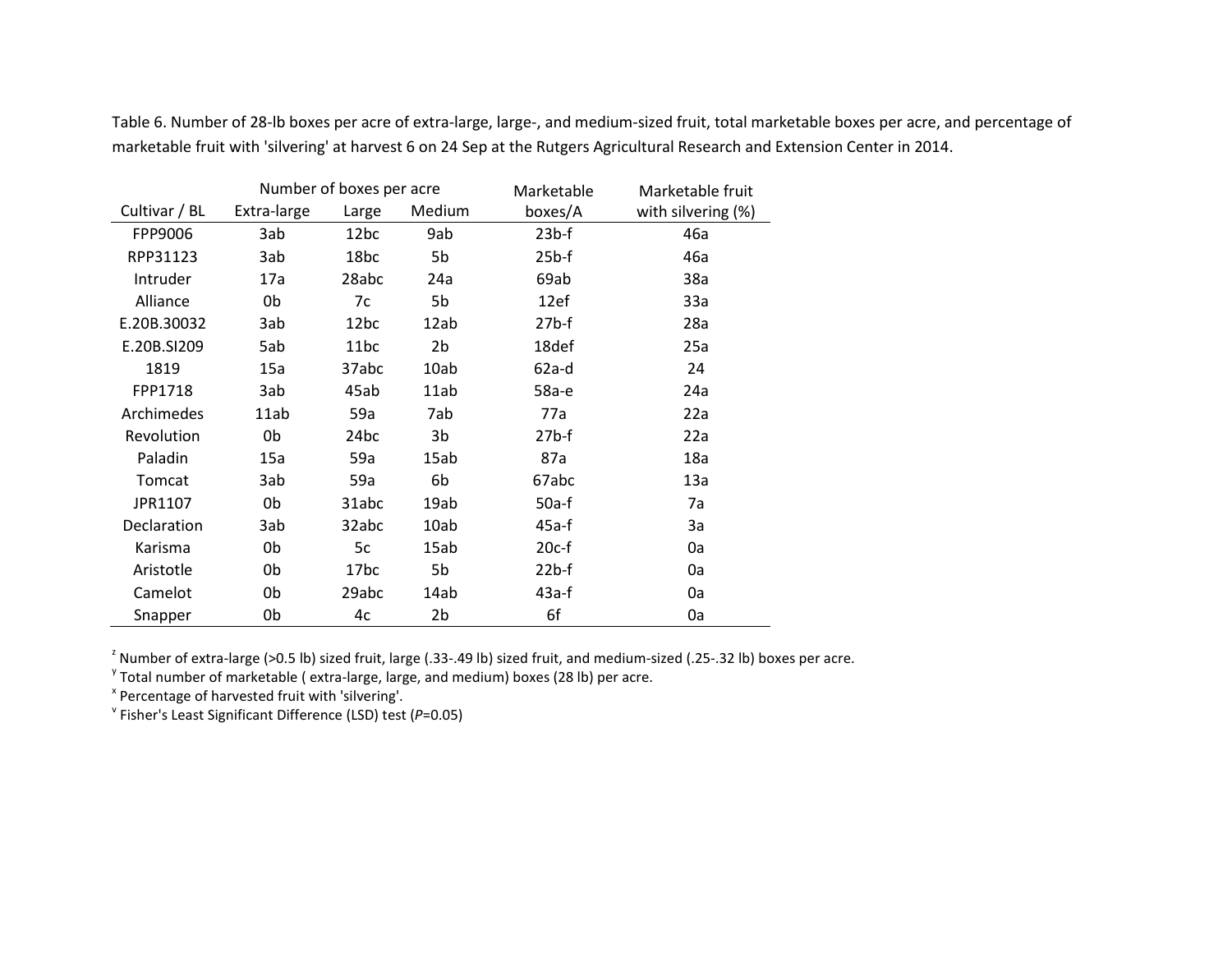|               |             | Number of boxes per acre |          | Marketable | Marketable fruit   |
|---------------|-------------|--------------------------|----------|------------|--------------------|
| Cultivar / BL | Extra-large | Large                    | Medium   | boxes/A    | with silvering (%) |
| FPP9006       | 11ab        | 9bcd                     | 4ef      | 25cde      | 75a                |
| Paladin       | 22a         | 78a                      | $38a-d$  | 139c       | 56ab               |
| RPP31123      | 6ab         | $41a-d$                  | $143c-f$ | 61а-е      | 53ab               |
| Declaration   | 6ab         | $45a-d$                  | $18c-f$  | 69а-с      | 51ab               |
| Revolution    | 3b          | $41a-d$                  | 54a      | 98abc      | 43abc              |
| Archimedes    | 11ab        | 58ab                     | 34а-е    | 103abc     | 35a-d              |
| Tomcat        | 5ab         | 29cd                     | 44abc    | 79а-е      | 31cde              |
| E.20B.30032   | 3b          | 37a-d                    | $19c-f$  | 59а-е      | 29bcd              |
| Intruder      | 9ab         | 53abc                    | 51ab     | 112ab      | 23bcd              |
| Alliance      | 0b          | 8bcd                     | 10def    | 17de       | 21bcd              |
| E.20B.SI209   | 3b          | 26bcd                    | $16c-f$  | 46b-е      | 19bcd              |
| 1819          | 3b          | 49a-d                    | $20c-e$  | 71а-е      | 17bcd              |
| Aristotle     | 8ab         | $36a-d$                  | $22b-e$  | 66а-е      | 15bcd              |
| FPP1718       | 12ab        | $45a-d$                  | 35а-е    | $91a-d$    | 14bcd              |
| JPR1107       | 0b          | 23 <sub>bcd</sub>        | $21b-e$  | 44b-e      | 2cd                |
| Karisma       | 0b          | 2cd                      | 3f       | 5e         | 0d                 |
| Camelot       | 0b          | 20bcd                    | 13def    | $33b-e$    | 0d                 |
| Snapper       | 0b          | 0d                       | 0f       | 0e         | 0d                 |

Table 7. Number of 28-lb boxes per acre of extra-large, large-, and medium-sized fruit, total marketable boxes per acre, and percentage of marketable fruit with 'silvering' at harvest 7 on 1 Oct at the Rutgers Agricultural Research and Extension Center in 2014.

<sup>z</sup> Number of extra-large (>0.5 lb) sized fruit, large (.33-.49 lb) sized fruit, and medium-sized (.25-.32 lb) boxes per acre.<br><sup>y</sup> Total number of marketable ( extra-large, large, and medium) boxes (28 lb) per acre.<br><sup>x</sup> Pe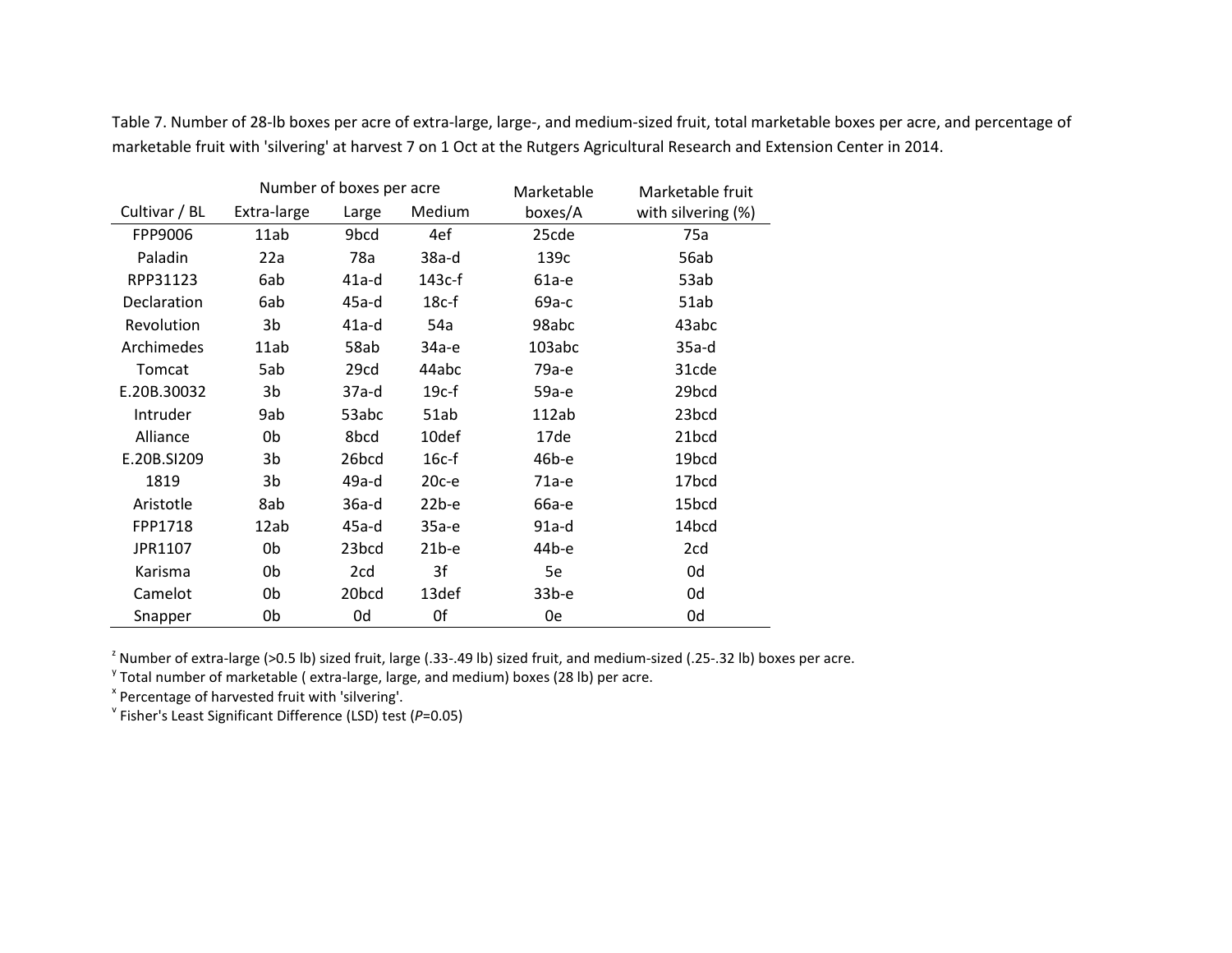|               |             |                          |                 |                  |                    | Total %       |              |
|---------------|-------------|--------------------------|-----------------|------------------|--------------------|---------------|--------------|
|               |             | Number of boxes per acre |                 |                  |                    | plants killed |              |
|               |             |                          |                 | Marketable       | Marketable fruit   | by            | <b>AUDPC</b> |
| Cultivar / BL | Extra-large | Large                    | Medium          | boxes/A          | with silvering (%) | Phytophthora  | Value        |
| Archimedes    | 117a        | 583a                     | 166ab           | 866a             | 26bc               | 29            | 2074bc       |
| Paladin       | $62a-e$     | 557ab                    | 157abc          | 777ab            | 43a                | 41            | 2041bc       |
| Declaration   | 119a        | 468а-е                   | 114a-d          | 700abc           | 7e-h               | 53            | 3157abc      |
| Revolution    | 85ab        | 473a-d                   | 129a-d          | 687a-d           | 6e-h               | 44            | 2747abc      |
| 1819          | $52b-e$     | 505abc                   | 126a-d          | 686a-d           | 14de               | 63            | 3154abc      |
| Intruder      | 119a        | 383a-f                   | 185a-d          | 607а-е           | 25bc               | 13            | 770c         |
| FPP1718       | 48b-e       | 434а-е                   | 123a-d          | 605a-e           | 13def              | 38            | 2408abc      |
| Aristotle     | 78abc       | 370a-f                   | 122a-d          | 570a-e           | 27 <sub>bc</sub>   | 70            | 3805ab       |
| Tomcat        | $50b-e$     | 376a-f                   | 126a-d          | 552а-е           | 21cd               | 65            | 3466ab       |
| E.20B.30032   | $25b-e$     | 370a-f                   | 157abc          | 505b-f           | $12d-g$            | 48            | 2383bc       |
| Alliance      | 69a-d       | 270a-f                   | 78cde           | 417с-е           | 2gh                | 89            | 5089a        |
| RPP31123      | $65a-d$     | 299c-f                   | 46de            | 409c-g           | 22cd               | 53            | 2242bc       |
| JPR1107       | 3c          | 174fg                    | 185a            | $362d-g$         | 3fgh               | 21            | 857c         |
| Karisma       | $37b-e$     | $255d-g$                 | 67de            | 359d-f           | $10e-h$            | 88            | 4410ab       |
| Camelot       | 17de        | 234efg                   | 89b-e           | 339fg            | 0h                 | 73            | 5046a        |
| E.20B.SI209   | 22cde       | 155fg                    | 157abc          | 222fg            | 32 <sub>b</sub>    | 50            | 2540abc      |
| FPP9006       | $31b-e$     | 129g                     | 59de            | 217fg            | 34ab               | 54            | 3242abc      |
| Snapper       | 22cde       | 98g                      | 18 <sub>c</sub> | 139 <sub>g</sub> | $12d-g$            | 50            | 2283bc       |

Table 8. Total number of 28-lb boxes per acre of extra-large, large-, and medium-sized fruit, total marketable boxes per acre, and percentage of marketable fruit with 'silvering', and AUDPC values at the Rutgers Agricultural Research and Extension Center in 2014.

<sup>2</sup> Number of extra-large (>0.5 lb) sized fruit, large (.33-.49 lb) sized fruit, and medium-sized (.25-.32 lb) boxes per acre.

<sup>y</sup> Total number of marketable (extra-large, large, and medium) boxes (28 lb) per acre.<br>
<sup>x</sup> Percentage of harvested fruit with 'silvering'.<br>
<sup>x</sup> Area under Disease Progress Curve (AUDPC) values for the percentage of plan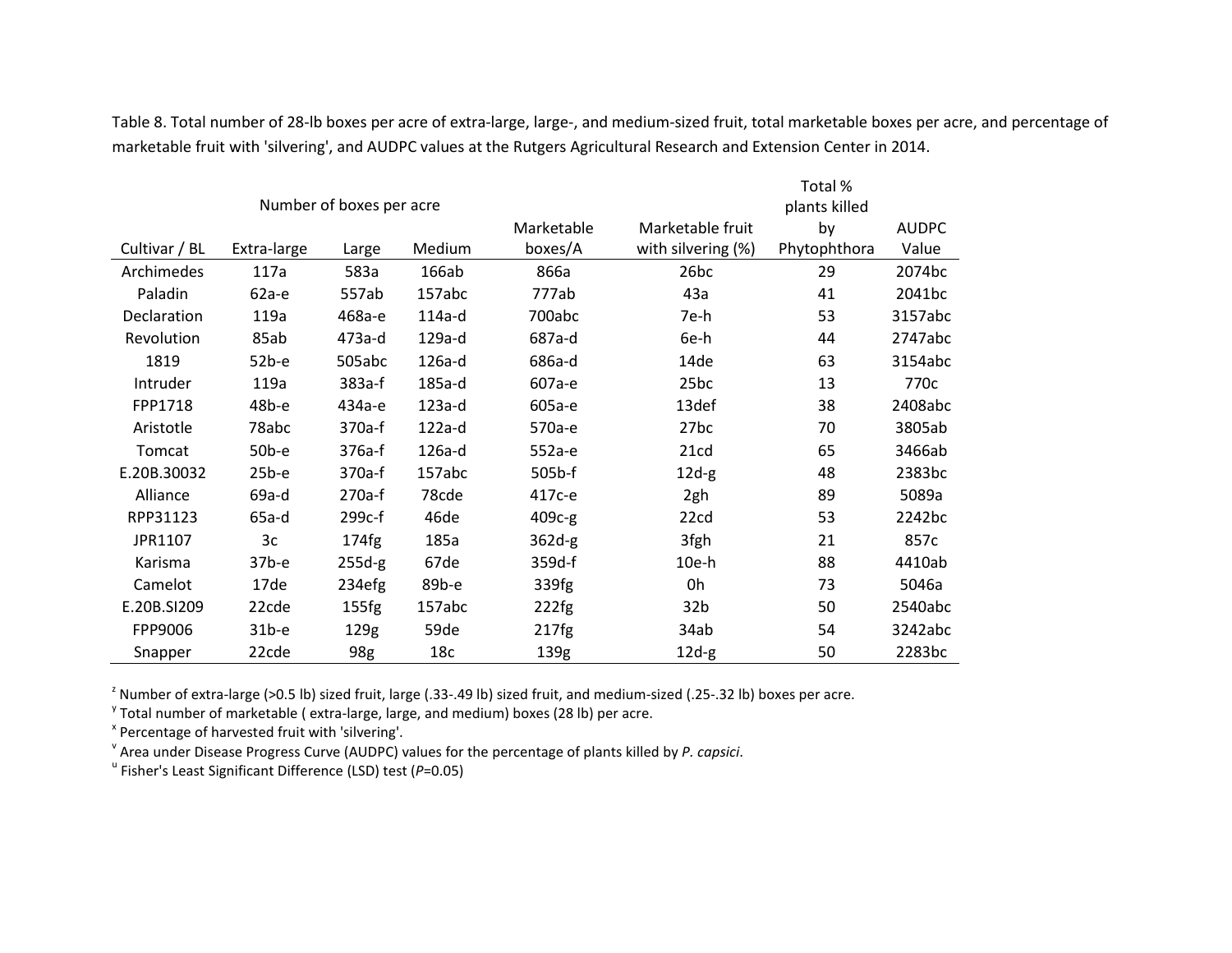| CV/BL       | 6/6 | 6/13 | 6/19 | 6/26 | 7/3 | 7/11 | 7/17 | 7/25 | 7/31 | 8/7 | 8/14 | 8/21 | 8/28 | 9/5 | 9/12 | 9/18 | 9/26 | 10/2 | 10/8 |
|-------------|-----|------|------|------|-----|------|------|------|------|-----|------|------|------|-----|------|------|------|------|------|
| Karisma     | 0   | 0    | 0    | 2    | 8   | 15   | 17   | 19   | 23   | 28  | 30   | 43   | 47   | 66  | 73   | 77   | 83   | 85   | 88   |
| Archemidis  | 0   | 0    |      | 4    | 4   |      | 9    | 9    | 14   | 18  | 18   | 20   | 20   | 21  | 24   | 26   | 26   | 28   | 29   |
| Aristotle   | 0   | 0    |      | 3    | 9   | 12   | 14   | 19   | 22   | 27  | 30   | 39   | 42   | 49  | 55   | 55   | 60   | 62   | 70   |
| Camelot     | 0   |      |      | 4    | 4   | 22   | 39   | 45   | 46   | 50  | 53   | 56   | 56   | 60  | 64   | 66   | 70   | 72   | 73   |
| Tomcat      | 0   |      |      |      |     | 13   | 19   | 21   | 22   | 26  | 31   | 33   | 39   | 39  | 48   | 53   | 59   | 61   | 65   |
| Revolution  | 0   |      |      | 0    |     | 8    | 13   | 13   | 17   | 20  | 22   | 27   | 28   | 30  | 41   | 41   | 43   | 44   | 44   |
| 1819        |     |      |      |      |     | 6    | 14   | 15   | 24   | 25  | 29   | 35   | 39   | 43  | 49   | 53   | 58   | 61   | 63   |
| Paladin     |     |      |      |      |     |      |      | 11   | 9    | 13  | 17   | 22   | 24   | 27  | 31   | 34   | 37   | 41   | 41   |
| FPP9006     |     |      |      |      |     | 14   | 25   | 25   | 25   | 25  | 32   | 39   | 43   | 43  | 47   | 51   | 51   | 51   | 54   |
| FPP1718     | n.  |      |      |      |     | 4    | 15   | 17   | 17   | 17  | 25   | 27   | 29   | 31  | 33   | 33   | 35   | 35   | 38   |
| E.20B.SI209 | 0   |      |      | 0    |     | 0    |      | 5    | 5.   | 10  | 30   | 45   | 45   | 45  | 45   | 50   | 50   | 50   | 50   |
| E.20B.30032 | 0   |      |      | 0    |     | 3    |      | 16   | 18   | 18  | 19   | 25   | 25   | 28  | 32   | 34   | 41   | 44   | 48   |
| RPP31123    | 0   | U    |      |      |     | 6.   | 6    | 12   | 15   | 15  | 18   | 24   | 26   | 26  | 29   | 29   | 34   | 38   | 53   |
| Intruder    | U   | U    |      | 0    |     |      |      | 4    | 4    | 4   | 4    | 4    | 6    | 6   | 8    | 8    | 9    | 9    | 13   |
| JPR1107     | U   |      |      | 0    | 0   | 0    |      |      |      | 4   | 4    |      |      | 8   | 17   | 21   | 21   | 21   | 21   |
| Alliance    | U   |      |      |      | 12  | 23   | 28   | 34   | 38   | 53  | 56   | 61   | 63   | 66  | 72   | 72   | 81   | 86   | 89   |
| Declaration | U   |      |      | 0    | 0   | 7    | 11   | 12   | 18   | 26  | 28   | 32   | 33   | 35  | 40   | 45   | 50   | 53   | 53   |
| Snapper     | 0   | 0    |      |      |     | 3    | 3    | 3    |      | 3   | 11   | 28   | 31   | 45  | 45   | 45   | 45   | 50   | 50   |

Table 9. Total percentage of pepper plants killed by *Phytophthora capsici* by week at the Rutgers Agricultural Research and Extension Center in Bridgeton, NJ in 2014.